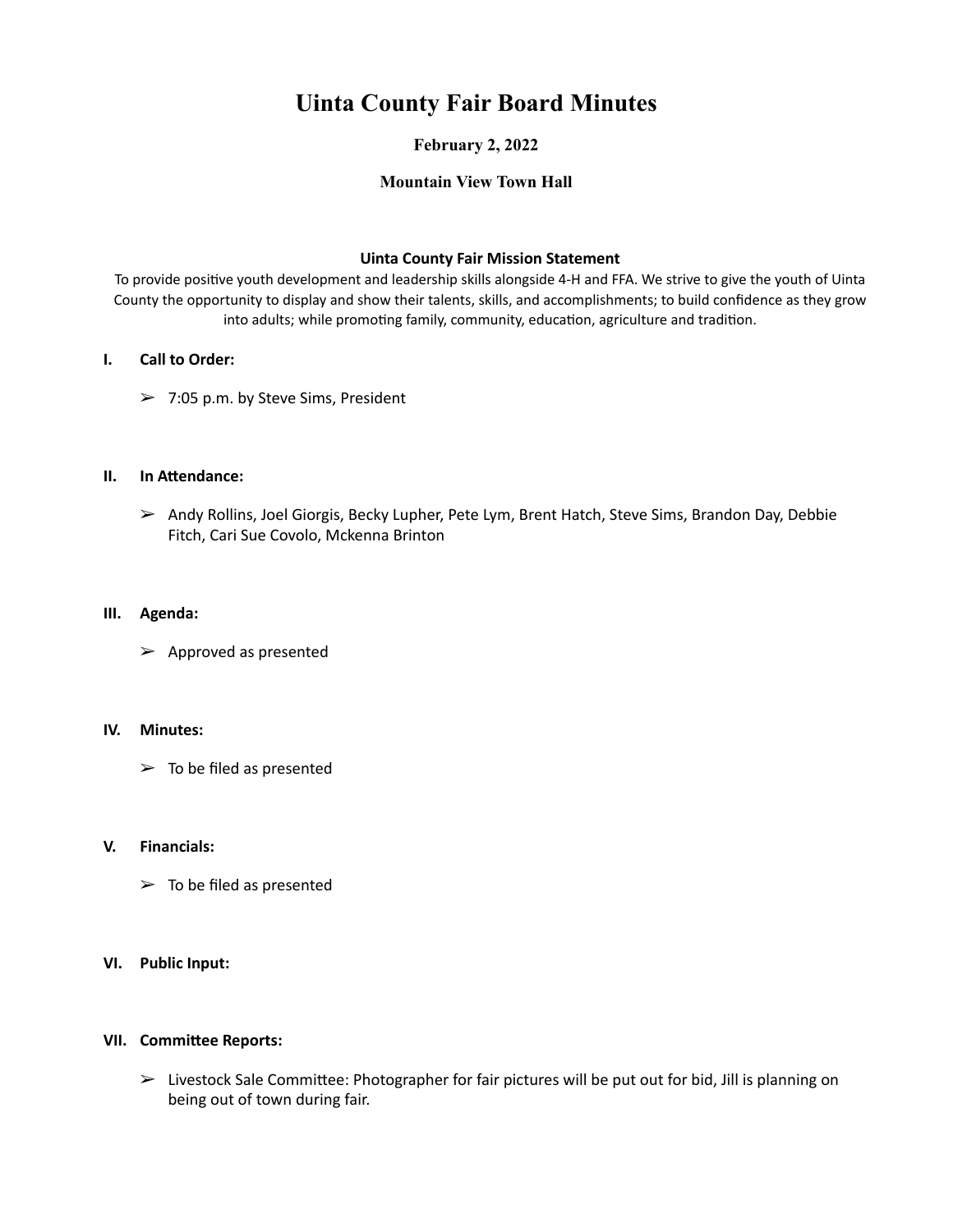$\geq$  Beef Tags

 $4-H = 60$  $FFA = 6$  (Cari Sue)

- $\geq$  Commissioner Comments: Brent
- $\triangleright$  Maintenance: Josh, Tent addition update; 1700.00 to ship so he will pick it up. He will need a check by March.
- $\triangleright$  Scholarship Information: Update scholarship application for 2022 and distribute them to all the high schools – Mountain View, Lyman and Evanston needs to be done before April or sooner.
- $\triangleright$  Website: Contact Diane Swain to update members for the fair board, livestock sale committee and the fair manager information. The fair Dates and the Scholarship information also need added.

#### **VIII. Old Business:**

 $\triangleright$  Fair Manager Position update: Brent will get the details and information needed for hiring.

Hiring Committee: Brent, Becky, Andy, McKenna, Brandon, Steve, Debbie, Joel, Pete

Tentative Interview's 16<sup>th</sup> in Commission Chambers.

- $\triangleright$  Elections: President Brandon Day Vice President Steve Sims
	- Treasurer Joel Giorgis Secretary Becky Lupher
- $\triangleright$  Free Stage Entertainment:
	- $\circ$  Hypno Hick: Voucher for \$3600 & wants powered camping
	- $\circ$  Disgo's Family Fun Show
	- o Face Painting
	- $\circ$  Spray Can Art & Photo booth waiting until more is known on concert options.
	- $\circ$  Carnival Contract under works